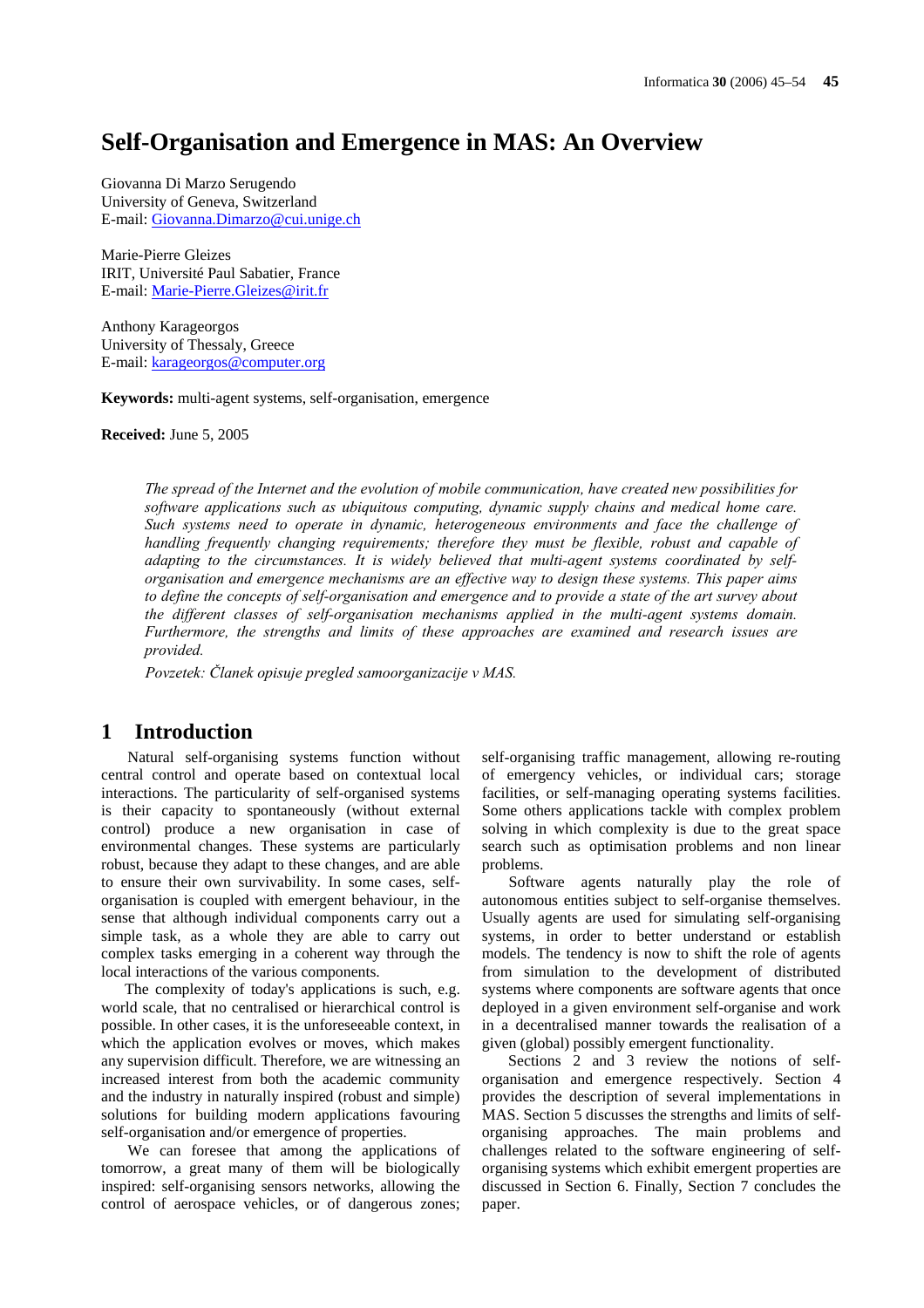## **2 Self-Organisation**

#### **2.1 History**

By studying the social behaviour of insects (termites), Grassé [29] proposed in 1959 the theory of *stigmergy*, which can be summarised in "*the work excites the workers*". The consequence is that direct interactions are not necessary to coordinate a group, for example indirect communications through environment are enough. Coordination and regulation tasks are realised on the basis of information deposited into the environment, without central control. In the case of ants and termites, stigmergy is ensured by depositing a chemical substance in the environment, called *pheromone*.

In the 70es, the term self-organisation itself has been established by Nobel Prize Ilya Prigogine [26] and his colleagues through thermodynamics studies. Essentially the idea is that open systems decrease their entropy (order comes out of disorder) when an external energy is applied on the system. Matter organises itself under this external pressure to reach a new state where entropy has decreased. Compared to the stigmergy concept identified by Grassé, there is a fundamental difference here. Indeed, in the first case self-organisation results from a behaviour occurring from inside the system (from the ants or termites themselves). In the second case, selforganisation is the result of a pressure applied from the outside on the system.

In the 70es, through biological studies, Francisco Varela [61] established the notion of autopoiesis (meaning self-production) as being the process through which an organisation is able to produce itself. Autopoiesis applies to closed systems made of autonomous components whose interactions selfmaintain the system through the generation of system's components, such as living systems (cells, or organisms).

Koestler [37] in the late 60es established the definition of holons and holarchies. Holons are at the same time whole systems and parts of larger systems. Holarchies are hierarchies of such holons. Koestler gives a hierarchical view of self-organisation, which applies to the universe or to enterprise organisations. The idea here is that, for complex organisations, order appears from disorder, due to simple relations that statistically evolve through complex relations progressively organising themselves.

During the last 20 years, research in artificial systems has been oriented towards introducing selforganisation mechanisms specifically for software applications. These different works take diverse inspiration: from stigmergy, to autopoiesis, or to the holon concept. Recently, in addition to reproducing natural system behaviour into artificial systems, recent research efforts have been oriented towards introducing self-organisation mechanisms specifically for software applications [20] . Section 4 describes such mechanisms in more details.

#### **2.2 Examples**

Natural self-organising systems include well-known examples concerning social insects, such as ants, termites and honey bees. Communication occurs through stigmergy by the means of pheromone deposited into their environment. Other collective behaviours of animals referred to as self-organising are flocks of birds, and schools of fish. By following simple rules, such as getting close to a similar bird (or fish) but not too much, getting away from dissimilar birds (or fishes), they are able to collectively avoid predators.

Social behaviour of humans is also self-organised and gives rise to emergent complex global behaviours. Human beings typically work with local information and through local direct or indirect interactions producing complex societies.

Biology provides a great source of self-organising systems as well. Examples include the immune system of mammalians, the regeneration of cells and brain behaviour.

Among artificial multi-agent based self-organising systems, we observe different trends ranging from application of naturally-inspired self-organising models, to the establishment of new mechanisms and whole infrastructures supporting self-organisation of artificial systems. Swarms provide a great source of inspiration, especially for fixed and mobile networks systems management [11], such as routing, load balancing [43], or security [25] . Holarchies as well have inspired researchers dealing with e-Government and e-Society issues [60] . At the level of whole infrastructures (middleware) supporting artificial self-organising systems, some works take their inspiration from magnetic fields [40] , or ants [2] .

#### **2.3 Definition**

Self-organisation essentially refers to a spontaneous, dynamically produced (re-)organisation. We present here several definitions corresponding to the different self-organisation behaviours identified in Section 2.1.

**Swarm Intelligence**. According to [Bonabeau, 1999] mechanisms identifying swarms behaviour are: 1. Multiple interactions among the individuals; 2. Retroactive positive feedback (increase of pheromone when food is detected); 3. Retroactive negative feedback (pheromone evaporation); 4. Increase of behaviour modification (increase of pheromone when new path is found).

**Decrease of entropy**. Prigogine and his colleagues have identified four necessary requirements for systems exhibiting a self-organising behaviour under external pressure [26] . "Mutual Causality: At least two components of the system have a circular relationship, each influencing the other. Autocatalysis: At least one of the components is causally influenced by another component, resulting in its own increase. Far-from equilibrium condition: the system imports a large amount of energy from outside the system, uses the energy to help renew its own structures (autopoiesis), and dissipates rather than accumulates, the accruing disorder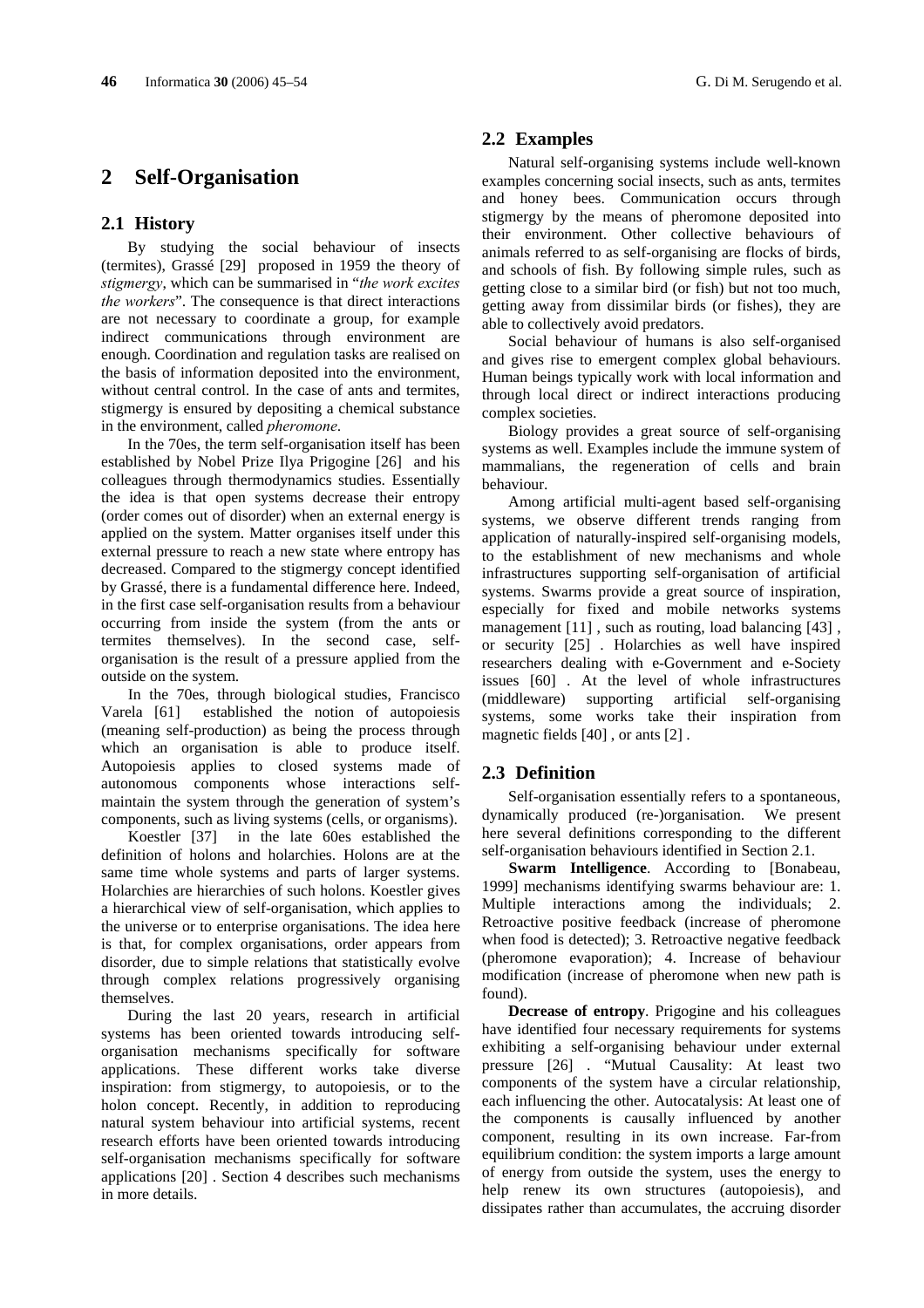(entropy) back into the environment. Morphogenetic changes: At least one of the components of the system must be open to external random variations from outside the system. A system exhibits morphogenetic change when the components of the system are themselves changed [15] ."

**Autopoiesis.** "An autopoietic system is organised (defined as a unity) as a network of processes of production (transformation and destruction) of components that produces the components that: 1. Through their interactions and transformations continuously regenerate and realise the network of processes (relations) that produced them; and 2. Constitute it (the machine) as a concrete unity in the space which they [the components] exist by specifying the topological domain of its realisation as such a network" [61].

**Artificial Systems.** Works of the Agentlink Technical Forum on Self-Organisation in MAS [21] have established two definitions of self-organising systems: 1. "Strong self-organising systems are systems that change their organisation without any explicit, internal or external, central control"; 2. "Weak selforganising systems are systems where reorganisation occurs as a result of internal central control or planning".

Furthermore, self-organisation implies organisation, which in turn implies some ordered structure and component behaviour. In this respect, the process of selforganisation changes the respective structure and behaviour and a new distinct organisation is selfproduced.

 **When self-organisation meets emergence.** Emergence is the fact that a structure, not explicitly represented at a lower level, appears at a higher level. In the case of dynamic self-organising systems, with decentralised control and local interactions, intimately linked with self-organisation is the notion of emergent properties. The ants actually establish the shortest path between the nest and the source of food. However in the general case, as pointed out by [18] self-organisation can be witnessed without emergence and vice-versa.

### **3 The Emergence Concept**

#### **3.1 History**

The emergent phenomena are studied since the Greek antiquity and can be found in the writings of the Socrate periods with the notion of "the whole before the parts" or "the whole is more than all the parts". There were two different schools for studying the emergence: the proto-emergentism during the XIX century and the neo-emergentism during the XX century.

The proto-emergentists consider the emergent process as a black box (see Figure 1). Only the inputs and the outputs at the lowest level can be discerned. We don't know how the entries are transformed in outputs. Researchers such as: G.H. Lewes, C.L. Morgan, J.S. Mill, S. Alexander, D. Broad, W. Wheeler, and A.N.

Whitehead try to explicit the characteristics of emergent phenomena.



**Figure 1: Proto-emergentist view** 

From 1930 until just now, a different perspective has been envisaged, by a movement called the neoemergentism. It has its root in dynamic of systems in Physics, in Mathematics and in Computer Science with main examples being the work of Haken, Holland, Kauffman, Langton, Prigogine, and Thom. Its aim is to develop tools, methods and constructions which enable the expression of the emergent process as less dense and by consequence as less miraculous (Figure 2). This movement tries to understand and to reproduce the process which leads to emergence.



**Figure 2: Neo-emergentist view** 

#### **3.2 Examples**

To illustrate the notion of emergent phenomena, this section presents examples of systems where emergent phenomena can be observed.

The first example is taken from natural systems and concerns foraging ants [16] . A foraging ant has the role to explore an environment to find food. When it finds food it comes back to the nest in tracing the path in the environment with pheromone. The shortest path to find food is the structure which emerges from the collective activity of the ants. This path has reality only for an observer of the system and an ant does not view it.

Another example concerns an application where robots have to transport boxes from always the same departure room to a destination one. Two corridors are available to go from one room to the other and two robots cannot cross in a corridor and there is no sense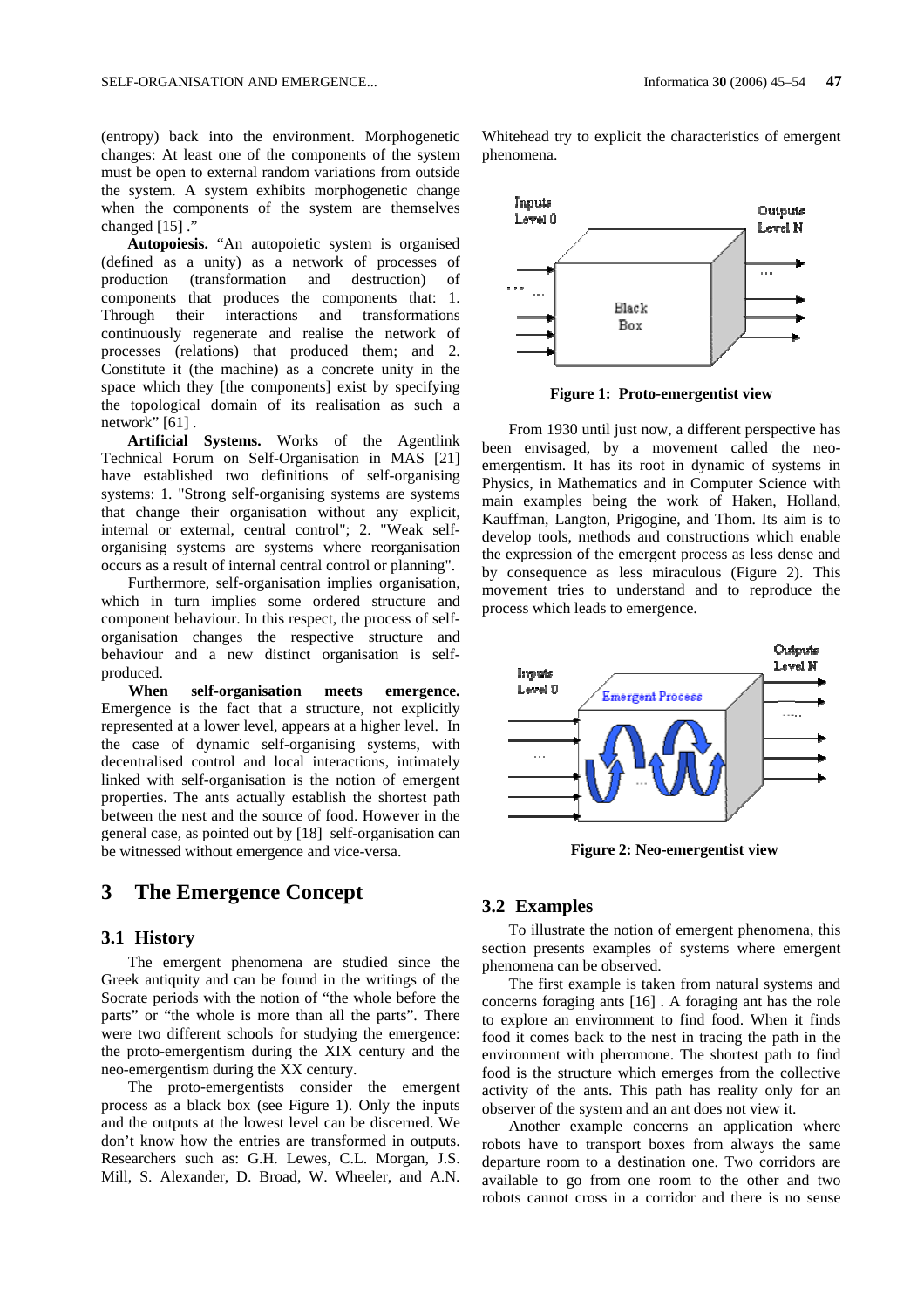associated to them. The robots have a local perception. In using cooperative attitude to embody robots, we can observe corridors dedication and traffic way [50] .

The apparition of conscience is an example of emergent phenomenon for humans. The conscience is viewed by Searle [57] as a property of the brain at the higher or global level. Biologically, the brain is a complex system composed of a set of neurons and interactions between them. These neurons are the lower or micro level. Nowadays, we cannot understand or explain the conscience in observing the neurons and their interactions.

#### **3.3 Definition**

The emergence is a captivating concept and we try to explain it in answering the following questions:

- What does emerge?
- What are the characteristics of an emergent phenomenon? These characteristics must enable to answer yes or no to the question: "is this phenomenon an emergent one?"
- What are the properties of a system producing emergent phenomena? These properties can guide designers to build systems which provide emergent phenomenon.
- What can be emergence in artificial systems? How can you decide if a program provides an emergent result or not?

The object of emergence is often called phenomenon and it can be a structure or a framework such as the Bénard's cells, a behaviour such as the glider in the game of life [4] , or a function (not as mathematic function but as the functionality of a system) such as the building of a course schedule by several local entities [44] , [52] .

An emergent phenomenon requires at least two levels (a micro and a macro level), and needs to be observable at least at the macro level. Its main property is the irreducibility of the properties of a high level theory to properties of a lower level theory [1] . In general, there are interdependencies between the levels, the macro level constrains the micro level and the micro level causes the macro level. The phenomenon must show novelty: something new is produced that did not exist previously; must be ostensible; and must produce some coherence in the sense that it has its own identity but it is strongly linked to parts that produce it [28] . A chain of linear activities enables explanation and predictability of a collective phenomenon. On the opposite, an emergent one needs non linear activities at the micro-level. For a given phenomenon, if most of the previous properties can be observed then the phenomenon can be qualified as emergent.

Engineers should be provided with a guide including models, tools and methods to design systems having an emergent behaviour or presenting emergent results. Furthermore, the guide should list the main properties such systems should have. To provide emergent phenomena, a system or a mechanism must at least have two levels. The system must present a dynamic during its time life. Because an emergent phenomenon is observable during time, it needs a form of selfmaintained equilibrium. Nevertheless it is not a homeostatic but dynamic equilibrium. Emergence occurs in a narrow possibility space lying between conditions that are too ordered and too disordered. This boundary or margin is the edge of chaos [36] , which is always far from equilibrium. Near these equilibriums, a system has the ability to self-organise allowing an emergent phenomenon.

The emergence in artificial system is conceptually close to emergent computation defined by Stephanie Forrest [24] as follows:

- a collection of interactive agents : the process;
- an epiphenomenon produced by this process at the macro level;
- a natural interpretation of this epiphenomenon as computation or computation results.

An operational definition is given by the SMAC team at IRIT [13] . This "technical" definition of emergence has strong computer science coloration and it is based on two points:

- 1. **The subject.** The goal of a computational system is to realise an adequate function, judged by a relevant user. It is this function, which may evolve during time, that has to emerge.
- 2. **The condition.** This function is emergent if the coding of the system does not depend in any way of the knowledge of this function. This coding has to contain the mechanisms allowing the adaptation of the system during its coupling with the environment, so as to tend anytime towards the adequate function.

Therefore, when we design an agent for a multiagent system, the code of the agent doesn't contain any knowledge of the collective function we want the MAS to compute. As a result, no agent controls the global system.

## **4 Implementation in MAS**

Studies on self-organisation and emergence focus on naturally inspired approaches (bio-inspired approaches [41], and socially-based approaches [30] ) and non naturally inspired approaches. Researchers have been experimented with several mechanisms leading to selforganisation and often at the same time to emergent phenomenon on different kinds of applications [5] . The different approaches can be divided in five classes depending on the mechanisms they are based on:

- direct interactions between agents using basic principles such as broadcast and localisation;
- indirect interactions between agents and stigmergy;
- reinforcement of agent behaviours;
- cooperation behaviour of individual agents;
- choice of a generic architecture.

For a more general survey of languages and platforms for MAS implementations not directly related to self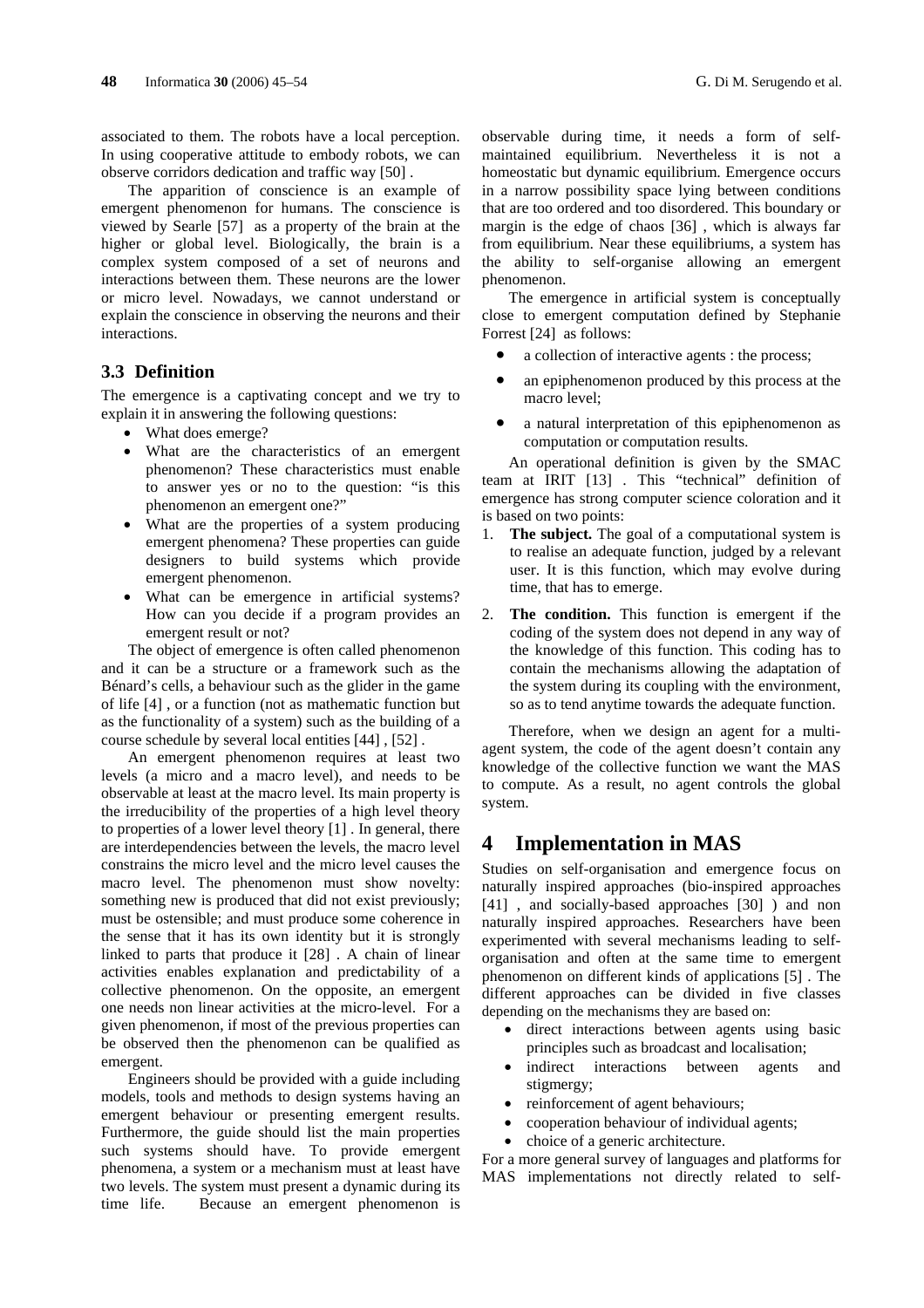organising mechanisms, the interested reader can refer to  $[9]$ .

#### **4.1 Mechanisms based on direct interactions**

Zambonelli et al. [64] discuss different ways to engineer self-organisation. The approaches proposed consist in using few basic principles, such as localisation and broadcast, coupled with local interactions and local computations done by agents in order to provide a final coherent global state. These algorithms differ from traditional distributed algorithms in that they focus on ensuring that they eventually will converge to and maintain a desired stable state despite micro-level contingencies and any perturbations in the environment, for example changes in the network structure.

Typical examples of such mechanisms are those applied in the areas of self-assembly and distributed selflocalisation where the formation of regular spatial patterns in mobile objects is required. An example is described in [40] where simple leader election algorithm determines the centre of gravity of the objects and propagates it to all objects which move until a specific distance from the centre is reached. The result eventually is a circular organisation of objects. The same mechanism is used in the system for modelling fluid dynamics [58] . Local interactions between drops and interactions with a physical environment enable the formation of rivers or ponds.

These mechanisms focus on changing the structural aspects of the agent organisation, such as topological placement of agents and agent communication lines.

#### **4.2 Mechanisms based on stigmergy**

The self-organisation mechanisms based on the stigmergy concept aim at achieving complex system behaviours resulting of indirect interactions between agents. These interactions are due to changes in the environment. This behaviour leads towards the desired global system behaviour.

Recently, several approaches to self-organisation relying on this idea of stigmergy have been proposed and their effectiveness in achieving difficult global coordination tasks has been demonstrated. For instance, this mechanism has been used for manufacturing control [35], supply network management [55], managing computer networks security [25] and coordination of unmanned vehicles [48] . Stigmergy has also been implemented with social spiders to detect regions in a scene [10] . This principle is also used to obtain the formation of non-symmetric patterns in self-assembly applications [40] which in some cases are not exactly known in advance but emerge during system execution [53] . An example of such non-symmetrical pattern formation using principles of biological formation of morphogenesis is given in [40].

These mechanisms can be evaluated by experimentation, for example by simulation and prototyping [23] , [38] . In particular there is a tendency to integrate simulation experiments in the methodologies for engineering such systems, such as the one described

in [47] . In such approaches, the design phase involves selecting an appropriate self-organising model and verifying its correctness via experimentation. Such a model may be relevant, but not necessarily the most suitable for the particular application scenario. Therefore, the model is calibrated via iterative refinement based on the experimentation results.

In these cases, due to the non-linearity and the complexity of the phenomena involved, neither it is possible to have direct control of the system behaviour nor can it be proven that the desired behaviour will be achieved. Furthermore, the resulting system state cannot be accurately known in advance and multiple solutions can be reached. One can only obtain some statistical confidence about the system convergence to the desired globally coordinated behaviour with experimentation.

#### **4.3 Mechanisms based on reinforcement**

In some approaches self-organisation is based on the capabilities of the agents to modify dynamically their behaviour according to some reinforcement. It consists in the following basic principles: rewards increase agent behaviour and punishments decrease agent behaviour. The consequence is that an individual agent can adapt its capabilities and we can observe specialisation of roles for example. In these approaches self-organisation is based on adaptive behaviour capabilities of individual agents which are dependent on particular agent architectures. In these approaches, agents dynamically select a new behaviour (or action) based on the calculation of a probability value which is dependent on the current agent state and the perceived state of the environment, as well as on the quality of the previous adaptation decisions, for example the ones discussed in [39] and [17] . Other early approaches to self-organisation that re-assign roles and responsibilities to different organisational nodes are detailed in [49] .

A typical example of this approach is the model of adaptive agents described in [62] . The model focuses on dynamically adapting logical relations between different behaviours, represented by roles, an agent can successively follow starting from its current state. These relations are used to select the new agent behaviour when adaptation of behaviour needs to be made. Agent behaviour is described as a graph termed *behaviour graph*. A behaviour graph includes two types of nodes corresponding to *roles* and *links*. Role nodes are connected to each other only via appropriate link nodes, which contain *conditions* specifying when the agent can switch between the respective roles. Adaptive role selection takes place on runtime based on *factors* associated with the links of the behaviour graph. Factors are parameters representing properties of agents and their perceived environment whose values can change dynamically during agent execution.

#### **4.4 Mechanisms based on cooperation**

The *Organisation Self-Design* (OSD) framework [33] uses the primitives of agents composition and decomposition. Decomposition involves division of an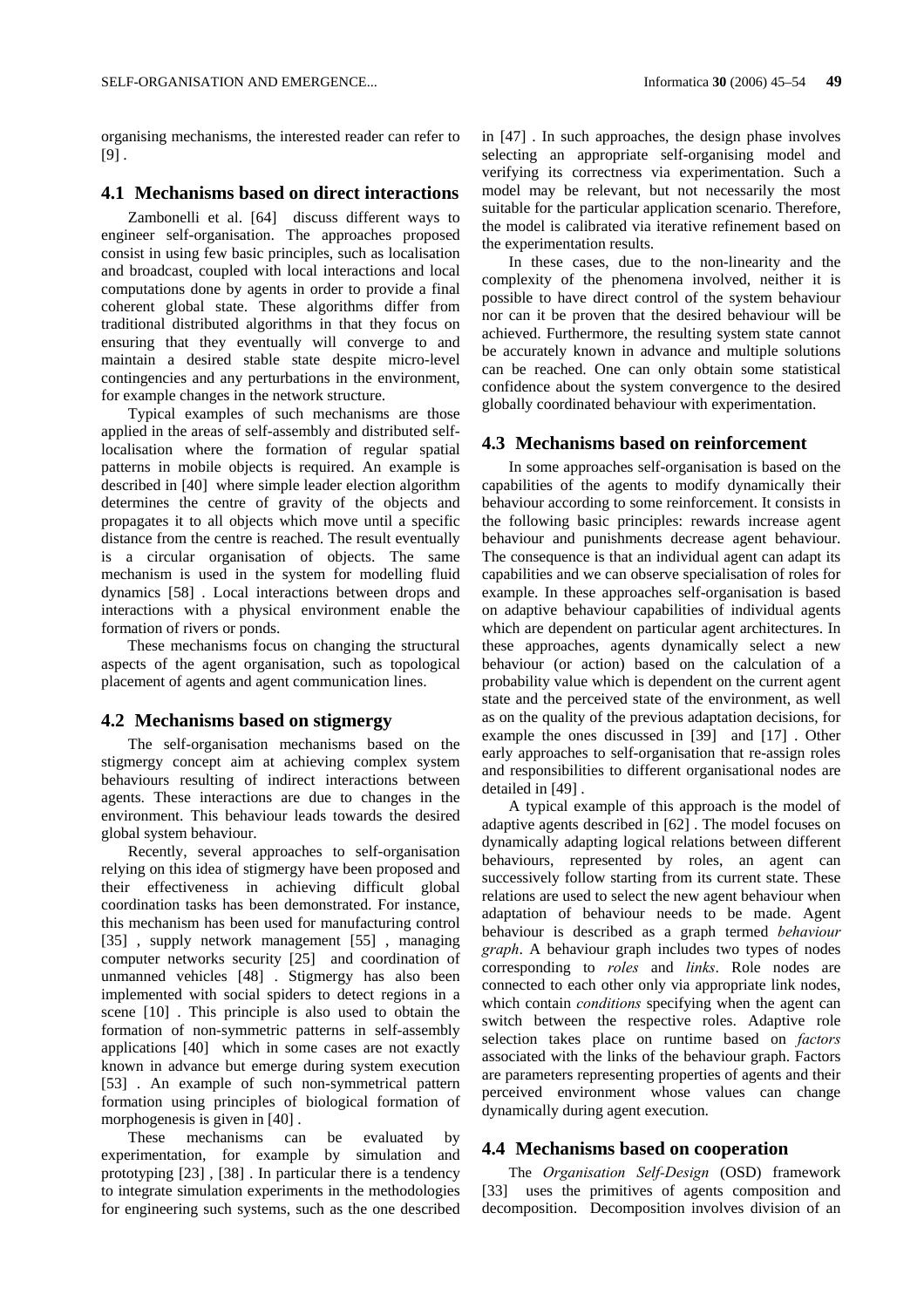agent into two and can be performed to respond to overwhelming environmental demands. Composition merges two agents into one and can be useful when communication overheads between the two agents are too high. The system tries to be cooperative with its environment in creating one agent or in merging two agents in order to improve the response time to the environment. The initial organisation starts with one agent containing all domain and organisational knowledge. Simulation results demonstrate the effectiveness of the approach in adapting to changing environmental demands.

Cooperation is also used in the AMAS theory [27] where the desired collective behaviour emerges, and can always occur as the result of cooperation [13] , [14] . This emergent outcome corresponds to the delivered system functionality (referred to as the *global function*), which is only modelled using emergence; in other words there is no agent having a global view of the system status or purpose and no centralised control. Each agent possesses the ability of self-organisation, for example the capability to locally rearrange its interactions with other agents and the environment depending on its knowledge, on its representation of the others and on the individual task it has to solve. This enables realising dynamic changes in the global system function without explicitly coding the modifications at the upper level of the system. Self-organisation is founded on the capability agents possess to be locally "cooperative". Cooperation capabilities do not imply that agents are always helpful or altruistic but they are able to recognise cooperation failures called *Non Cooperative Situations (NCS)* (which correspond to exceptions found in classical programs) and handle them. The local handling of NCS maximises the flexibility and adaptation capability of the system to unexpected situation occurring due to the dynamism of the agent interactions and the environment.

### **4.5 Mechanisms based on generic architecture**

A particular class of self-organisation mechanisms is based on generic reference architectures or meta-models of the agents' organisation which are instantiated and subsequently dynamically modified as needed according to the requirements of the particular application.

Examples of reference architectures are the mediator architecture proposed by Maturana and Norrie [42] and the PROSA [8] architecture which are both based on the holonic hierarchy model. The holonic hierarchy model involves structural patterns that form nested hierarchies of self-replicating structures named *holarchies* [37] *.* The elements of holonic systems are referred to with the term *holon* which is a combination of the Greek word *holos,*  meaning "whole", with the suffix "on" meaning part as in proton or neuron.

A common aspect in reference architectures is that they involve characteristic agent types from which the basic agents of a holonic organisation are derived. For example, the mediator reference architecture is based on the mediator agent type. In PROSA [8] the holonic organisation consists out of three types of basic holons ⎯ order holons, product holons, and resource holons. When agents are organised according to the holonic metaphor they participate in holons forming holonic structures. Self-organisation then refers to altering the holonic hierarchy following perturbations of the agent environment using a known decision making technique such as fuzzy-evolutionary reasoning [59] .

Examples of approaches based on meta-models and architectural reflection are presented in [22] and [54] . In such approaches, the current system architecture organisation is described as a particular configuration of a generic architectural meta-model which provides the architectural components and their features and also an associated set of architectural constraints that define how and when to safely reconfigure the software architecture.

The meta-model configuration can be inspected and modified at run-time. Modifications of the architecture meta-model result in modifications of the software architecture itself, and the architecture is therefore reflective. Such dynamic modifications can take place either automatically, as is the case in [22] or after user intervention as is done in [54] . The common technique for representing such architectural meta-models is as a typed, directed configuration graph.

## **5 Strengths and Limits**

Mechanisms based on direct interactions have the significant advantage that they enable the design of specific robust self-organised behaviours with exactly known outcomes. However, as mentioned in [64] these approaches are needed only to a limited number of applications. The reason is that only simple global equilibrium states (or patterns of activity) that can be modelled in simple linear terms can be achieved. As a result when more complex behaviour involving non-linear interactions is needed then either too many restrictions for the system operation need to be made or direct mechanisms cannot be applied.

The mechanisms based on stigmergy have additional advantages. Firstly, they enable increased reusability since they make possible to reuse the strengths of known selforganisation mechanisms from biology to build selforganising software. Secondly, once modelling and experimentation for the purposes of calibration has been carried out, the simulation models can be the basis for the actual implementation, reducing thus development time and resources required and hence facilitating development. Furthermore, the simple local behaviours they are based on are quite easy to implement, resulting in increased ease of programming. Furthermore, the multi-solution capability of these mechanisms is one of their strengths since it increases their robustness. Furthermore, although suboptimal solutions are more likely to occur, the effectiveness of these mechanisms is relatively high compared to their low development cost.

The mechanisms based on cooperation behaviour, enable to treat applications with continuous or discontinuous global behaviour. The bottom-up design simplifies also the development and the resulting systems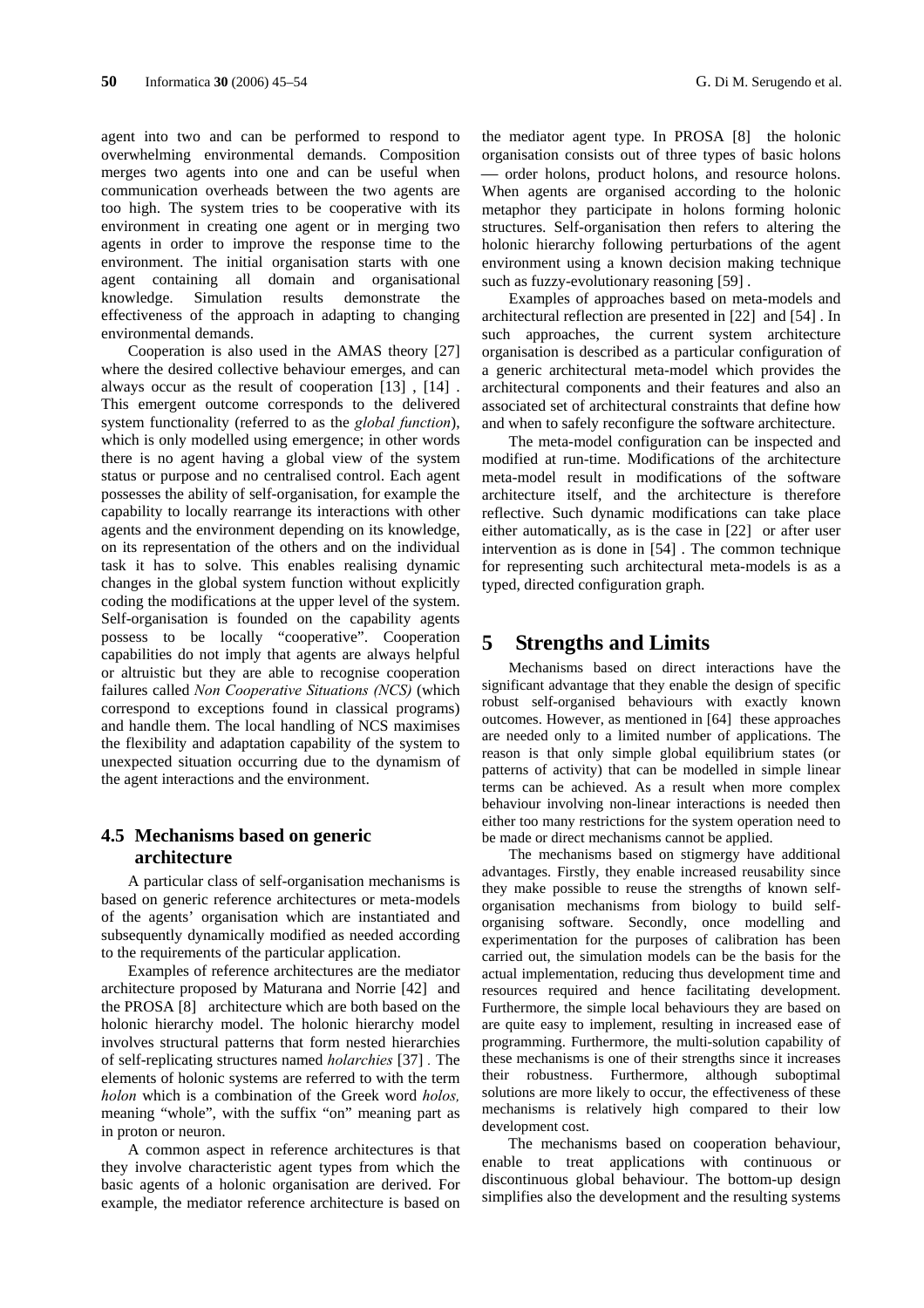are robust, because adaptive. For instance, the AMAS theory guarantees that the system only adapts its behaviour to be cooperative with its environment and to satisfy it. The difficulty lies in the exhaustive list of all the non cooperative situations an agent can be faced on. Nevertheless, this is always theoretically feasible because the number of non cooperative situations related to the agent skills is enumerable.

However there are also disadvantages which are essentially related with harnessing emergent behaviour. Firstly, it is currently not possible to effectively control the behaviour of such systems. As a result it is common for undesired emergence states to occur [47] . Furthermore, there can be cases where specific global states are required to emerge, such as the positions of robot players in a football game and hence the many possible solutions offered by such mechanisms can be a problem. A relevant case is when a global solution has emerged and then it is only desirable to maintain it via self-organisation and not converging to another one.

The rest of the mechanisms have similar limitations. An additional strength of mechanisms based on adaptive architectures and meta-mechanisms is that modelling is done using agent-oriented software engineering terms which increases ease of understanding by software designers – in contrast to applying a model from another discipline which would require them to obtain the necessary knowledge to master the terminology and the concepts involved. However this comes to the expense of increased difficulty in modelling global emergent behaviour.

### **6 Problems and Challenges**

From a multi-agent systems development point of view, the central question is: how to program single agents so that, when taken as a whole, they self-organise. In the particular case of multi-agent systems, the interest and the difficulty lies in having both self-organisation and emergent properties, mainly emergent functionality that arises from individual simple tasks performed by the agents. Therefore, the engineering of self-organising applications needs means to define a global goal, and to design local behaviours so that the global behaviour emerges. This is difficult, because the global goal is *not* predictable as the sum or a function of the local goals. Consequently, the verification task turns out to be an arduous exercise, if not realised through simulation.

Traditional software engineering techniques are insufficient, since they are based on interfaces fixed at design time, or well established ontology. As for current methodologies, they only make it possible to define a global behaviour when it is a function of the behaviour of the various parts.

Traditional practices in multi-agent systems introduce basic techniques for autonomously interacting or retrieving information, such as agent coordination, service description, or ontology [6] . However, these techniques rely on pre-programmed interaction patterns, preventing adaptation to unexpected environmental changes. Current engineering practices, which directly address self-organisation, consist in designing distributed algorithms taking inspiration from natural mechanisms, both bio-inspired and socially-inspired. Some agentoriented methodologies such as ADELFE [51] provide to designer means to design self-organising systems. More recently, specific electronic interaction mechanisms, non-naturally inspired, are being defined, and middleware technology developed, that will help the development of self-organising applications. However, verification and whole engineering methods remain open issues.

Currently, it is necessary to find means to "control" emergence to use it to solve problems. It is antinomic to speak about emergence and about control on the emergence. But, when designing artificial systems, it is necessary to have operational definition and tools to enable such systems to produce the wanted emergent phenomenon.

In addition the environment plays an important role both as a coordination media and as source of changes and adaptation for the agents. The environment, its engineering and its role in self-organising systems must be well understood and not be underestimated. For a deeper discussion on environments, the interested reader may refer to [63] .

A research axis will be to find new principles, theories, models, mechanisms and methodologies to engineer self-organising systems with or without emergent phenomena. In this perspective it is important to be aware of the differences, and to distinguish solutions that tackle self-organisation issues only (without intended causal emergence); emergent issues only (without self-organisation), and solutions that intend to consider both cases in the resulting system. However, in any cases, this is a delicate problem, in the sense that unintended emergent phenomenon that have a causal effect on the system may always arise.

The growing complexity of applications needs solutions that favour autonomous, robust and adaptive systems. Natural systems must be an inspiration sources but we have to devise really new techniques, mechanisms to design self-organisation and emergent phenomenon. This new wave of systems can be called neo-computation and will be useful for designing applications in the domains such as autonomic computing, pervasive and ubiquitous computing.

## **7 Conclusion**

Self-organisation and emergence interest more and more the community of computer scientists and in particular the MAS developers. This craze is due to the fact that self-organisation enables to tackle a new field of applications and that multi-agent systems are well adapted to implement self-organisation.

The paper aims are twofold: it clarifies these two concepts and proposes operational definitions; it then gives an overview of researches on self-organising MAS and emergent phenomena produced by MAS. The different mechanisms studied can be grouped into five families: direct mechanisms, characterized by simple principle of functioning in the agents and direct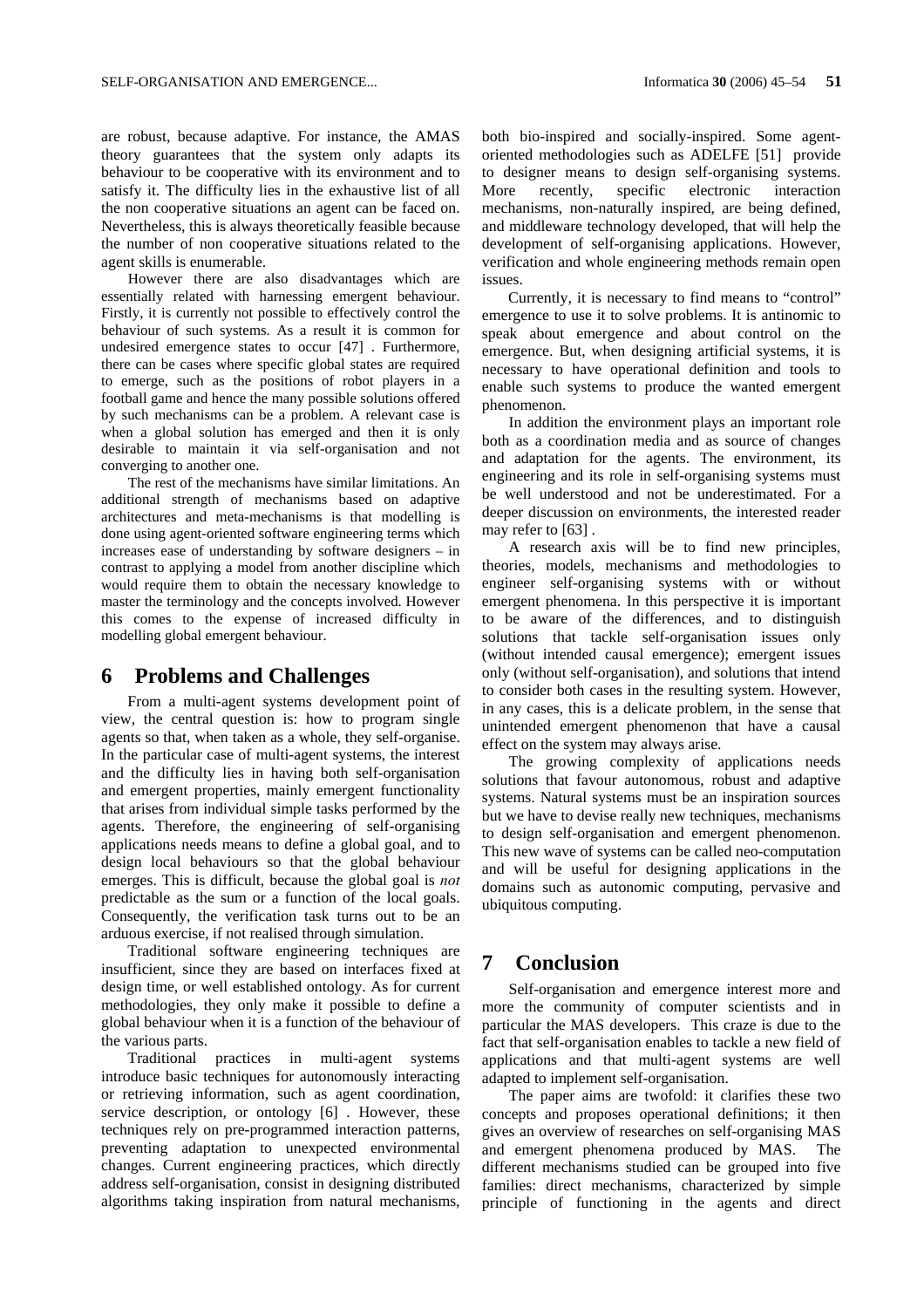communication; mechanisms based on stigmergy, which use indirect interactions between agents and where the perceptions reinforce some agent actions; reinforcement mechanisms, which enable designing adaptive agents that change their roles or their behaviour in runtime; cooperative attitude of agents; and predefined architecture of the system. The paper ends in proposing some research axis such as finding new mechanisms, developing methods to design self-organising systems, providing means to control the global behaviour of the system, or proving convergence.

#### **8 Acknowledgement**

This work is partly supported by the Swiss NSF grant 200020-105476/1 and Agentlink III.

### **References**

- [1] S. Ali R. Zimmer and C. Elstob. The question concerning emergence: implication for artificiality. In D.M. Dubois (Ed.), *First Computing Anticipatory Systems Conference* (CASYS'97), CHAOS, Liège, Belgium, 1998.
- [2] O. Babaoglu, H. Meling and A. Montresor. Anthill: a framework for the development of agent-based peer-to-peer systems. In *Proceedings of the 22th International Conference on Distributed Computing Systems (ICDCS '02),* pp. 15-22, IEEE Computer Society, Los Alamitos, CA, USA, 2002.
- [3] Y. Bar-Yam. Dynamics of Complex Systems. *Perseus Books*, Cambridge, MA, 1997.
- [4] E. R. Berlekamp, J. H. Conway, and R. K. Guy. *Winning Ways for your Mathematical Plays*, Volume 2, 2nd edition. AK Peters, Ltd., Wellesley, MA, 2001.
- [5] C. Bernon, V. Chevrier, V. Hilaire, P. Marrow, Applications of self-organising multi-agent systems: an initial framework of comparison. *Informatica,* Ljubljana, Slovenia. In press, 2005.
- [6] C. Bernon, M. Cossentino, J. Pavon. An Overview of Current Trends in European AOSE Research. *Informatica,* Ljubljana, Slovenia. In press, 2005.
- [7] E. Bonabeau, M. Dorigo, and G. Théraulaz. *Swarm Intelligence: From Natural to Artificial Systems.* Santa Fe Institute Studies on the Sciences of Complexity. Oxford University Press, New York, NY, USA, 1999.
- [8] L Bongaerts. *Integration of Scheduling and Control in Holonic Manufacturing Systems*, PhD Thesis, Katholieke Universiteit Leuven, 1998
- [9] R. Bordini et al. A survey on languages and platforms for MAS implementation. *Informatica,*  Ljubljana, Slovenia. In press, 2005.
- [10] C. Bourjot, V. Chevrier, and V. Thomas. A new swarm mechanism based on social spiders colonies: from web weaving to region detection. *Web Intelligence and Agent Systems,* 1(1): 47-64, IOS Press, Amsterdam, The Netherlands, 2003.
- [11] S. Brueckner and H.V. Parunak. Self-organising MANET management. *Engineering Self-*

*Organising Applications Systems*. G. Di Marzo Serugendo et al. (Eds), Lecture Notes in Artificial Intelligence, volume 2977, pp. 20-35. Springer-Verlag, Berlin, 2004.

- [12] S. Camazine, J.-L. Deneubourg, R. F. Nigel, J. Sneyd, G. Téraulaz, and E. Bonabeau. *Self-Organisation in Biological System*. Princeton Studies in Complexity. Princeton University Press, Princeton, NJ, USA, 2001.
- [13] D. Capera, J-P. Georgé, M-P. Gleizes, P. Glize. Emergence of organisations, emergence of functions. *In AISB'03 symposium on Adaptive Agents and Multi-Agent Systems,* pp 103 – 108, D. Kudenko, D. Kazakov, and E. Alonso (Eds), University of Wales, Aberystwyth, 2003
- [14] D. Capera, J. P. Georgé, M.-P. Gleizes, and P. Glize. The AMAS theory for complex problem solving based on self-organising cooperative agents. *International Workshop on Theory and Practice of Open Computational Systems (TAPOCS). Twelfth International IEEE International Workshops on Enabling Technologies: Infrastructure for Collaborative Enterprises (WETICE-2003)*, pp. 383-388. IEEE Computer Society Press, Los Alamitos, CA, 2003.
- [15] N. S. Contractor and D. R. Seibold. Theoretical frameworks for the study of structuring processes in group decision support system - adaptive structuration theory and self-organising systems theory. *Human Communication Research*, 19(4):528-563, 1993.
- [16] J-L., Deneubourg, S. Goss, N. Franks, A. Sendova-Franks, C. Detrain, L. Chrétien. The dynamics of collective sorting robot-like ants and ant-like robots - Simulation of animal behaviour*. Proceedings of the first international conference on simulation of adaptive behaviour.* J.A. Meyer and S. Wilson (Eds), pp. 356-363, MIT Press, Cambridge, MA, USA, 1991.
- [17] T. De Wolf and T. Holvoet. Adaptive behaviour based on evolving thresholds with feedback. *Proceedings of the AISB'03 Symposium on Adaptive Agents and Multiagent Systems*, pp. 91-96, D. Kudenko, D. Kazakov, and E. Alonso (Eds.), University of Wales, Aberystwyth, 2003.
- [18] T. De Wolf and T. Holvoet. Emergence and selforganisation: a statement of similarities and differences. *Engineering Self-Organising Systems.* S. Brueckner et al. (Eds), Lecture Notes in Artificial Intelligence, volume 3464, pp. 1-15, Springer-Verlag, Berlin, 2005.
- [19] G. Di Marzo Serugendo et al. Self-organising applications: paradigms and applications. *Engineering Self-Organising Systems*. G. Di Marzo Serugendo et al. (Eds), Lecture Notes in Artificial Intelligence, volume 2977, pp. 1-19. Springer-Verlag, Berlin, 2004.
- [20] G. Di Marzo Serugendo, A. Karageorgos, O. F. Rana, and F. Zambonelli (Eds). *Engineering Self-Organising Systems.* Lecture Notes in Artificial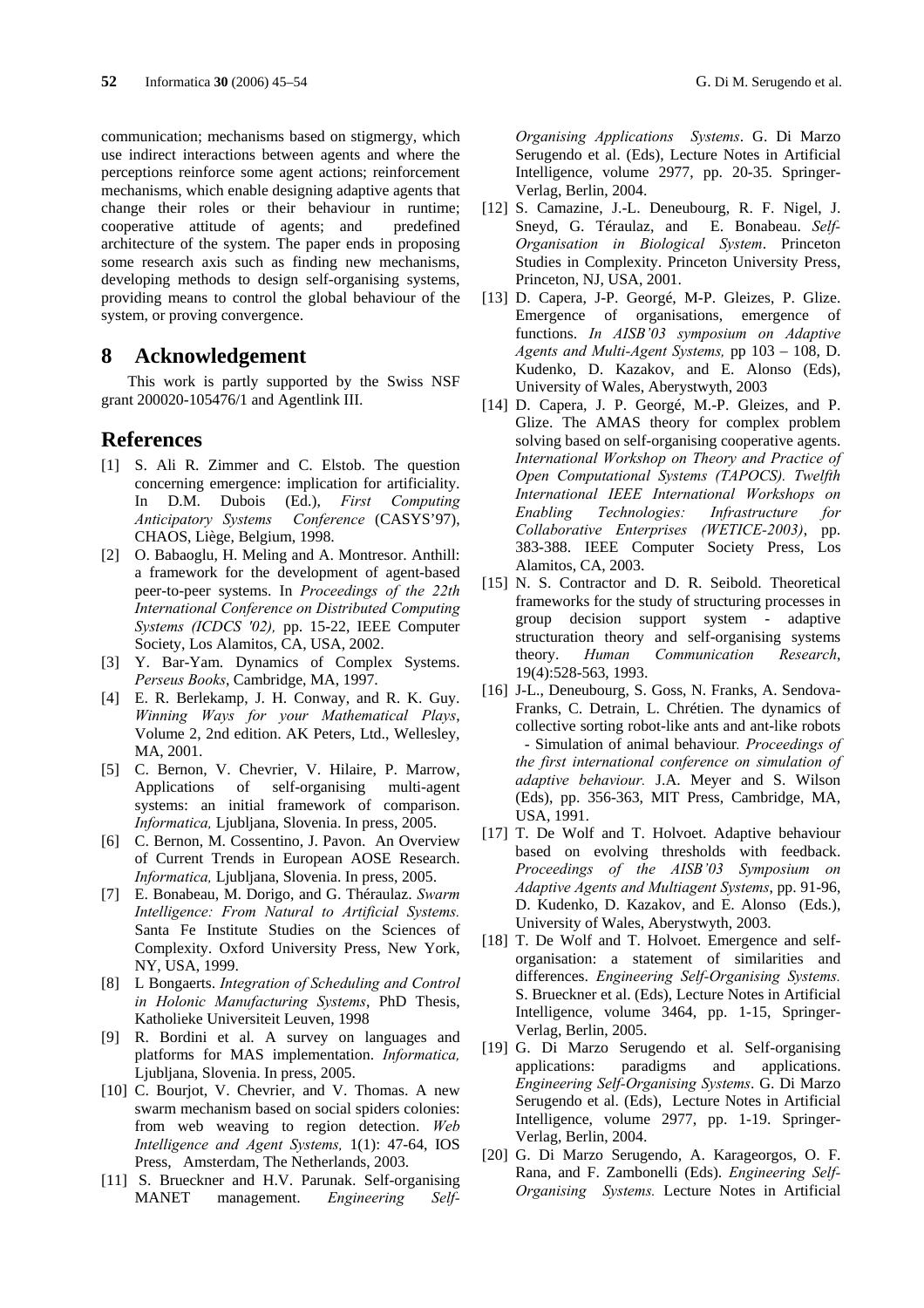Intelligence, volume 2977, Springer-Verlag, Berlin, 2004.

- [21] G. Di Marzo Serugendo, M.-P. Gleizes, and A. Karageorgos. *AgentLink First Technical Forum Group Self-Organisation in Multi-Agent Systems*, AgentLink Newsletter, Issue 16, ISSN 1465-3842, pp. 23-24, 2004.
- [22] J. Dowling and V. Cahill. The K-Component Architecture Meta-Model for Self-Adaptive Software. *Proceedings of Reflection 2001*. Lecture Notes in Computer Science, volume 2192, pp. 81- 88. Springer-Verlag, Berlin, 2001.
- [23] B. Edmonds. Using the experimental method to produce reliable self-organised systems. In *Engineering Self-Organising Systems.* S. Brueckner et al. (Eds), Lecture Notes in Artificial Intelligence, volume 3464, pp. 84-99. Springer-Verlag, Berlin, 2005.
- [24] S. Forrest. Emergent computation: self-organising, collective, and cooperative phenomena in natural and artificial computing network. *Proceedings of the Ninth annual CLNS conference,* 1990.
- [25] N. Foukia. IDReAM: Intrusion Detection and Response executed with Agent Mobility. *The International Conference on Autonomous Agents and Multi-Agent Systems (AAMAS'05)*, pp 264-270, Utrecht, The Netherlands, 2005.
- [26] P. Glansdorff and I. Prigogine. *Thermodynamic study of Structure, Stability and Fluctuations*. Wiley, 1971.
- [27] M.-P. Gleizes, V. Camps, and P. Glize. A theory of emergent computation based on cooperative selforganisation for adaptive artificial systems. *Fourth European Congress of Systems Science*. Valencia, 1999.
- [28] J. Goldstein. Emergence as a construct: history and issues*. Emergence* 1(1):49-72, ISCE Publishing, Mansfield, MA, USA 1999.
- [29] P. Grassé. La reconstruction du nid et les interactions inter-individuelles chez les bellicositermes natalenis et cubitermes sp. La théorie de la stigmergie: essai d'interprétation des termites constructeurs. *Insectes Sociaux*, 6:41-83, 1959.
- [30] S. Hassas, G. Di Marzo Serugendo, A. Karageorgos, C. Castelfranchi. Self-organising mechanisms from social and business/economics approaches, *Informatica,* Ljubljana, Slovenia. In press, 2005.
- [31] J.H. Holland. *Emergence from order to chaos*. Addison-Wesley, Boston, MA, 1997.
- [32] O. Holland and C. Melhuis. Stigmergy, selforganisation, and sorting in collective robotics. *Artificial Life*, 5(2):173-202. MIT Press, Cambridge, MA, USA, 1999.
- [33] T. Ishida, L. Gasser, and M. Yoko. Organisation self-design in distributed production systems. *IEEE Transactions on Knowledge and Data Engineering*, 4(2): 123-134, IEEE Computer Society, Los Alamitos, CA, USA, 1992.
- [34] P. Jiang and Q. Mair. A self-organisational management network based adaptive resonance theory. *Agent Technologies, Infrastructures, Tools, and Applications for e-Services*. Kowalczyk et al. (Eds), *Lecture Notes in Artificial Intelligence*, volume 2592, pp. 211-225. Springer-Verlag, Berlin, 2003.
- [35] H. Karuna P. Valckenaers, B. Saint-Germain, P. Verstraete, C. B. Zamfirescu, H. Van Brussels, Emergent Forecasting using a stigmergy approach in manufacturing coordination and control. *Engineering Self-Organising Systems*. S. Brueckner et al. (Eds), Lecture Notes in Artificial Intelligence, volume 3464, pp. 210-226, Springer-Verlag, Berlin, 2005.
- [36] S. A. Kauffman, S.A. and S. Johnsen. Coevolution of the edge of chaos: coupled fitness landscapes, poised states, and coevolutionary avalanches. C.G. Langton et al. (eds.), *Artificial Life II,* Proceedings Volume X in the Santa Fe Institute Studies in the Sciences of Complexity, Addison-Wesley, Reading, MA, 1992.
- [37] A. Koestler. *The Ghost in the Machine*, Reprint edition, Penguin, East Rutherford, NJ, USA,1990.
- [38] J. Liu, X. Jin, and K. C. Tsui. Autonomy oriented computing (AOC): formulating computational systems with autonomous components. *IEEE Transactions on Systems, Man, and Cybernetics, Part A: Systems and Humans*, In press, IEEE Computer Society, Los Alamitos, CA, USA, 2005.
- [39] P. Maes. Modeling Adaptive Autonomous Agents. C.G. Langton et al. (Eds), *Artificial Life 1(1-2):135- 162,* MIT Press, Cambridge, MA, 1994.
- [40] M. Mamei, M. Vasirani, and F. Zambonelli. Selforganising spatial shapes in mobile particles: the TOTA approach. *Engineering Self-Organising System.* S. Brueckner et al. (Eds), Lecture Notes in Artificial Intelligence, volume 3464, pp. 138-153. Springer-Verlag, Berlin, 2005.
- [41] J-P. Mano, C. Bourjot, G. Leopardo, P. Glize. Bioinspired mechanisms for artificial self-organised systems. *Informatica,* Ljubljana, Slovenia. In press, 2005.
- [42] F. Maturana and D. H. Norrie. Multi-agent mediator architecture for distributed manufacturing. *Journal of Intelligent Manufacturing*, 7:257-270. Kluwer Academic Publishers, Amsterdam, The Netherlands. 1996.
- [43] A. Montresor, H. Meling and O. Babaoglu. Messor: load-balancing through a swarm of autonomous agents. G. Moro and M. Koubarakis (Eds.) *Agents and Peer-to-Peer Computing,* Lecture Notes in Artificial Intelligence, volume 2530, pp. 125-137. Springer-Verlag, Berlin 2003.
- [44] J.-P. Müller. Emergence of Collective Behaviour and Problem Solving. *Engineering Societies in the Agents World - 4th International Workshop (ESAW 2003),* A. Omicini, P. Petta, and J. Pitt (Eds), Lecture Notes in Artificial Intelligence, volume 3071, pp. 1-20. Springer-Verlag, Berlin, 2004.